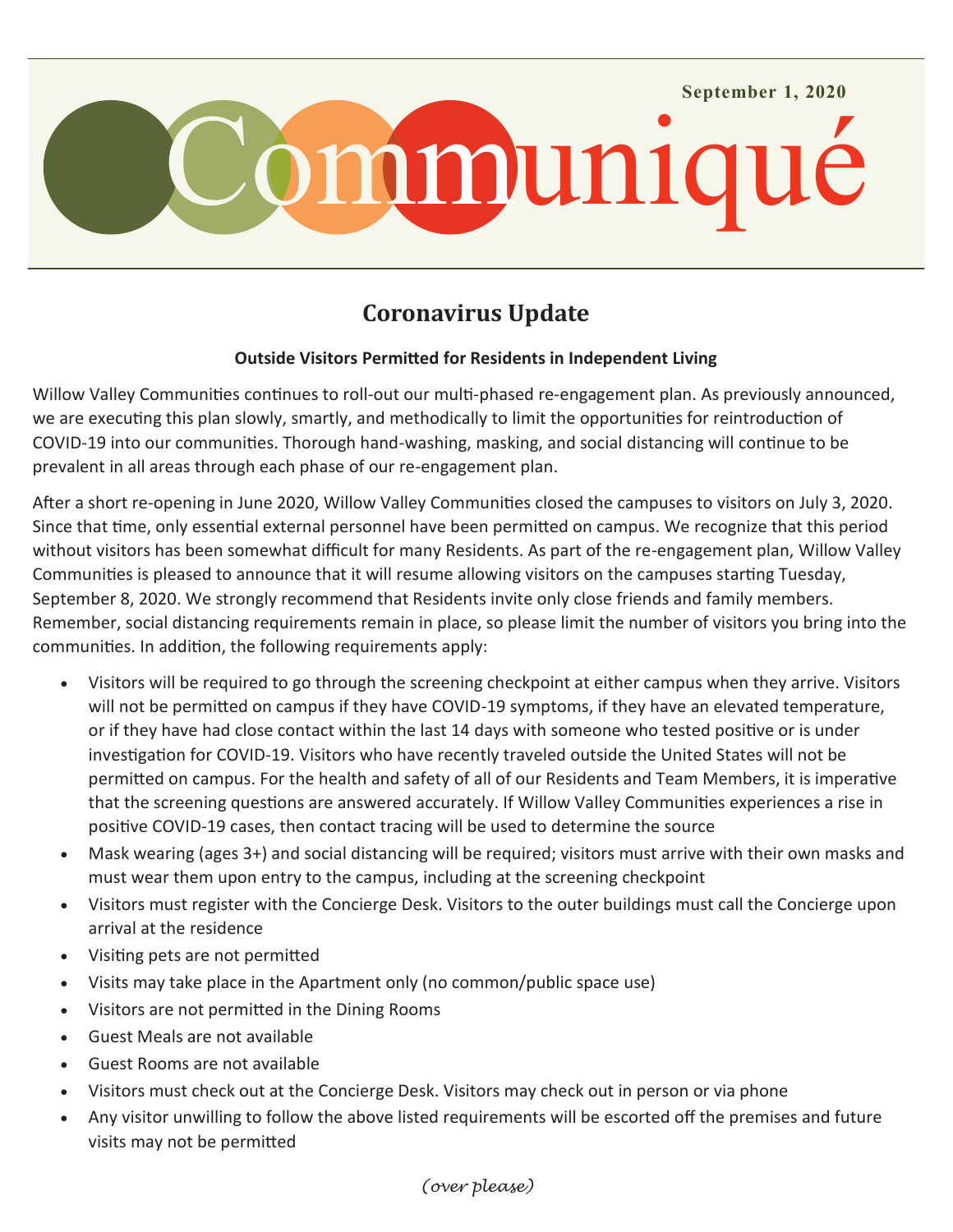Attached you will find the Willow Valley Communities COVID-19 Resident Visitor Safety Pledge. We ask that you read it carefully and consider the ways that you can contribute to maintaining the safety of our community by making choices that will continue to mitigate the risk of bringing COVID-19 into Willow Valley Communities.

We want to thank you in advance for your cooperation in upholding the Safety Pledge. It is imperative that you take responsibility for ensuring that your visitors are aware of and willing to follow all of the requirements outlined above.

*Denny* — Dennis Griest, President and Chief Financial Officer